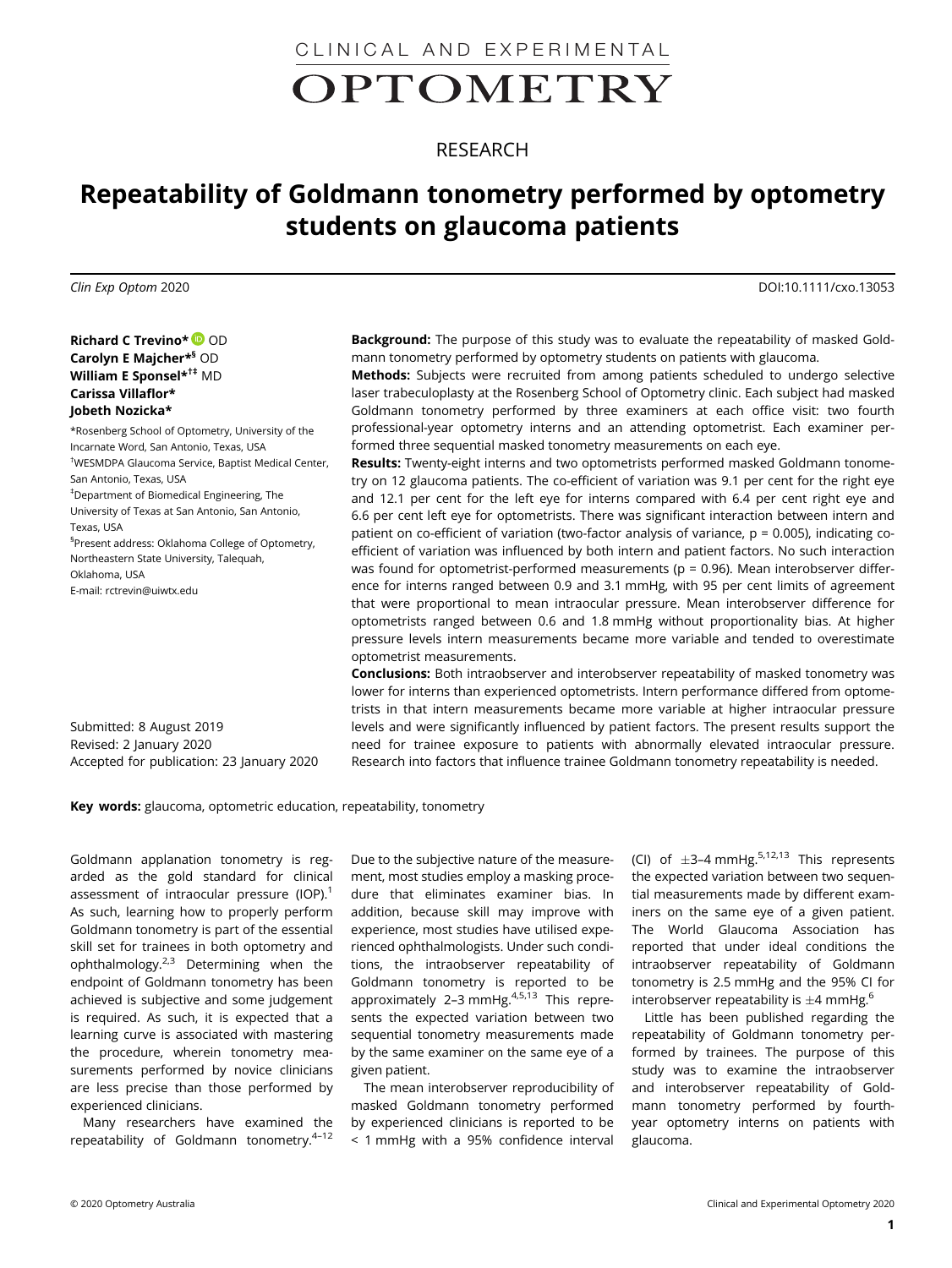### Methods

This study was approved by the Institutional Review Board of the University of the Incarnate Word, and adhered to the tenets of the Declaration of Helsinki. All data were managed in accordance with the regulations set forth in the Health Insurance Portability and Accountability Act. All subjects gave written informed consent after being informed of the nature of the study.

## Procedures

Subjects were recruited from among patients scheduled to undergo selective laser trabeculoplasty at the Rosenberg School of Optometry (RSO) clinic. All patients had mild to moderate glaucoma and had discontinued all topical glaucoma medications for at least four weeks prior to being scheduled for trabeculoplasty. Both eyes of each patient were included in the study. Seven slitlampmounted Goldmann applanation tonometers (Haag-Streit, Bern, Switzerland) were utilised in this study. Each tonometer was calibrated and maintained in accordance with the recommendations of the manufacturer.

Each patient participating in this study had Goldmann tonometry performed by two fourth-year optometry interns and one optometrist at each office visit. The interns employed in this study were those interns that were assigned to the Glaucoma Service at the time of the appointment of the patient. At the time of their participation, each intern would have experienced a total of approximately 200 patient encounters, most involving use of a Goldmann tonometer. No effort was made to randomise or evenly distribute the number of measurements performed by each intern. Instead, interns were selected based on convenience. Because all fourth-year interns rotate through the RSO Glaucoma Service, our sample represents a cross-section of the entire class at this point in their training.

One of two optometrists (RCT, CEM), each with over 10 years of experience performing Goldmann tonometry, performed the third set of readings. There were four instances where a second intern was not readily available to perform tonometry and instead both optometrists performed measurements on the same patient. These measurements were separately analysed.

Following instillation of a commercially prepared topical solution containing benoxinate hydrochloride 0.4 per cent and fluorescein

sodium 0.25 per cent, each clinician performed three sequential tonometry measurements on each eye; right eye first, then left eye (RLRLRL pattern). Prior to each measurement, an investigator set the tonometer dial to a random position between five and 40 mmHg (determined by lottery) and placed a mask over the dial. After each measurement the investigator recorded the measurement and set the dial to a new random position. The clinician was blinded to both the initial dial position and to his measurements. Less than one minute elapsed between sequential tonometry measurements. The procedure was then repeated with the second and third clinicians. Several minutes (≈five minutes) elapsed between clinicians. The order of the clinicians was first intern (INT1), second intern (INT2), and attending optometrist (AOD).

### Statistics

Normality was assessed with the Shapiro– Wilke test. Mean and standard deviation (SD) for the three sequential measurements was calculated across patients for right and left eyes. Unpaired two-tail t-tests were used to test for differences between right and left eyes. Repeat measures two-factor analysis of variance (ANOVA) with the Bonferroni correction for multiple comparisons was performed to identify significant differences between the three sequential measurements and whether the measurements performed by interns or optometrists were significantly different. Mauchly's test of sphericity was performed and the Greenhouse– Geisser correction was applied as needed.

Measurement differences proportional to their mean is known as heteroscedasticity, and will distort measures of repeatability. Heteroscedasticity was assessed by identifying correlation between the difference of the second (M2) and third (M3) measurements and their mean using Kendall's tau.<sup>14</sup> Log<sub>10</sub> transformation of the data was performed for significant correlations and then reassessed to confirm that correlations were no longer significant prior to performing repeatability analysis.

Both intraoperator and interoperator repeatability of tonometry measurements were assessed. For the intraoperator analysis the repeatability of the three sequential measurements performed by each examiner class (interns and optometrists) was examined. The co-efficient of variation (COV) was calculated as the ratio between the SD of the measurements and their mean. Twofactor ANOVA was performed on the COV

values using intern as one factor and patient as the second factor. The intraclass correlation co-efficient (ICC) was calculated using a two-way mixed effects model for absolute agreement of single measures (ICC<sub>2,1</sub>). ICC values  $\geq 0.75$  represent excellent reliability; values between 0.40 and 0.74 represent moderate reliability; and values < 0.40 indicate poor reliability.<sup>15</sup> The repeatability coefficient was calculated as 2.77 times the within-subject SD (ws[SD]) for M2 and M3, with ws(SD) calculated as follows:

$$
ws(SD) = \frac{1}{\sqrt{2n}} \times \sqrt{\sum (M_2 - M_3)^2}
$$
 [1]

where M2 and M3 are the second and third tonometry readings of each examiner and n is the total number of measurement pairs analysed. M2 and M3 were selected for analysis because patient anxiety and tonography are expected to cause a drop in measured IOP between successive measurements, and this change tends to be greatest between M1 and M2.<sup>16</sup> This approach is consistent with prior research.<sup>17,18</sup>

Interoperator reproducibility was assessed by analysing paired IOP measurements between interns and between each intern and the optometrist. In addition, reproducibility between optometrists in those instances, when both optometrists participated on the same patient, was analysed. Systematic bias was investigated using one-way ANOVA employing the Bonferroni correction for multiple comparisons on the measurements performed by each examiner. The interoperator  $ICC_{2,1}$  was calculated by comparing each of the three sequential tonometry readings performed by one examiner with the corresponding measurement performed by another examiner. For example, the first reading by the first examiner is compared to the first reading of the second examiner, and so forth.

The limits of agreement (LOA) is the range for 95 per cent of paired value differences, and was calculated as 1.96 times the SD of the difference values. The LOA for heteroscedastic data were transformed back to their original scale and displayed in the Bland–Altman plots as a linear function calculated using the method described by Euser et al. $^{19}$  as follows:

$$
LOA = Z \pm \frac{2\bar{x}(10^a - 1)}{(10^a + 1)}
$$
 [2]

where Z is the mean bias between examiners,  $a$  is 1.96 times the SD of the log-transformed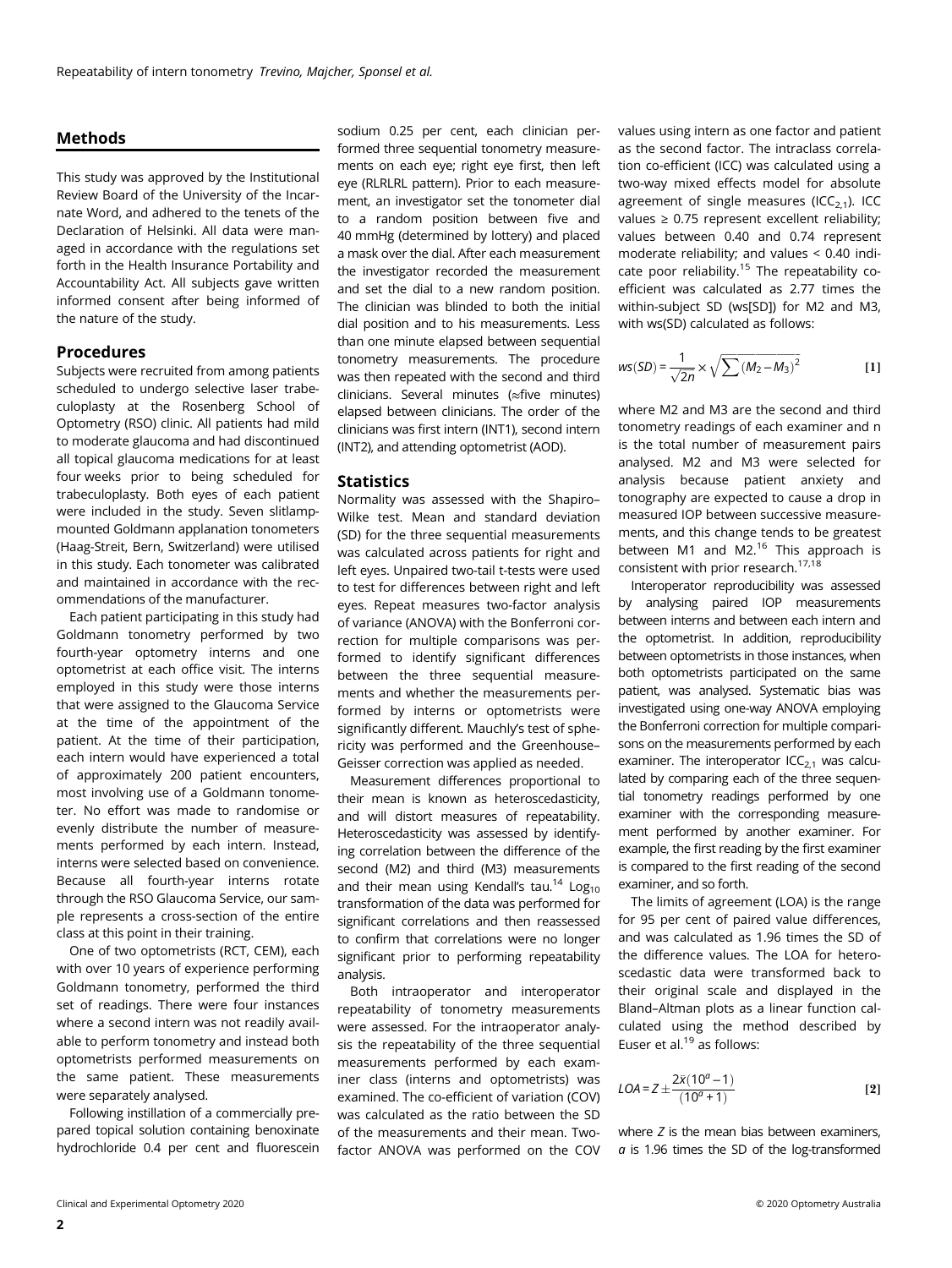|                                     | $n^{\dagger}$ | M1 (SD) mmHg                                                          | M2 (SD) mmHg | M3 (SD) mmHg | $p$ -value <sup><math>#</math></sup> |
|-------------------------------------|---------------|-----------------------------------------------------------------------|--------------|--------------|--------------------------------------|
| Right                               |               |                                                                       |              |              |                                      |
| Intern                              | 47            | 20.04 (4.47)                                                          | 20.23 (5.31) | 18.74 (4.45) | 0.03                                 |
| Optometrist                         | 30            | 17.67 (4.36)                                                          | 17.60 (3.57) | 17.93 (3.81) | 0.77                                 |
| Left                                |               |                                                                       |              |              |                                      |
| Intern                              | 45            | 22.82 (8.93)                                                          | 20.49 (5.44) | 21.38 (7.64) | 0.06                                 |
| Optometrist                         | 29            | 19.66 (4.85)                                                          | 19.59 (4.87) | 19.62 (6.01) | 0.99                                 |
|                                     |               | M1: first measurement, M2: second measurement, M3: third measurement. |              |              |                                      |
| <sup>T</sup> Number of examinations |               |                                                                       |              |              |                                      |

Number of examinations.

‡ Repeat measures analysis of variance.

#### Table 1. Mean intraocular pressure measurements

values, and  $\bar{x}$  is their mean on the original scale. COV for log-transformed values is  $10^a$ -1.<sup>14</sup>

Statistical analyses were performed using SPSS Statistics version 24 (IBM Corp., Armonk, NY, USA), Excel 2016 (Microsoft, Redmond, WA, USA) and Prism 6 (Graphpad Software Inc, La Jolla, CA, USA).

## Results

Over a six-month period, 28 interns (41 per cent of the entire class) performed one or more examinations on 12 glaucoma patients. Both eyes of each patient were enrolled in the study except in one instance of a monocular patient who did not have a left eye. Over the course of the study there were five protocol breaches wherein one of the following occurred: (1) no attending optometrist performed tonometry on the patient (one occurrence); or (2) both

attendings performed tonometry on the patient (four occurrences). Each of these breaches are excluded from the main interobserver analysis. All tonometry measurements during breach incidents are included in the intraobserver analysis. The four occasions when both attendings performed tonometry on a single patient are analysed separately to assess interobserver repeatability between optometrists.

### Intraobserver repeatability

A total of 77 examinations were performed on right eyes (OD) and 74 examinations were performed on left eyes (OS) (Table 1). Each examination consisted of three sequential masked measurements (M1, M2, M3) (Figure 1). Repeat measures two-factor ANOVA found no significant difference among the three sequential tonometry readings (OD: p = 0.16; OS:  $p = 0.47$ ) or between the intern and optometrist examiner classes (OD: p = 0.11; OS: p = 0.54).

|              | COV <sup>†</sup> | Repeatability <sup>#</sup> | <b>ICC (95% CI)</b> <sup>§</sup> |
|--------------|------------------|----------------------------|----------------------------------|
| Right        |                  |                            |                                  |
| Interns      | 9.1%             | $9.65$ mmHg                | $0.60(0.45 - 0.74)$              |
| Optometrists | 6.4%             | $4.32$ mmHg                | $0.77(0.63 - 0.88)$              |
| Left         |                  |                            |                                  |
| Interns      | 12.1%            | 10.95 mmHg                 | $0.61(0.45 - 0.75)$              |
| Optometrists | 6.6%             | 5.76 mmHg                  | $0.88(0.78 - 0.94)$              |

COV: co-efficient of variation, ICC: intraclass correlation co-efficient, 95% CI: 95% confidence interval.

† Ratio of mean within-examiner standard deviation across three sequential tonometry readings to the mean tonometry reading.

 $^{\ddagger}$ 2.77 times the within-examiner standard deviation for second and third tonometry readings.

 $^{\circ}$ Two-way mixed effects model for absolute agreement of single measures using three sequential readings.

Table 2. Intraobserver repeatability of Goldmann tonometry

Heteroscedasticity was not significant for either eye for each examiner class. Therefore, log transformation was not carried out for assessment of within-examiner repeatability.

The COV values indicate that the dispersion of tonometry measurements performed by interns is 50 to 100 per cent greater than readings performed by optometrists (Table 2). Two-factor ANOVA with one factor being examiner (with 28 levels) and the second factor being patient (with 12 levels) found significant interaction between examiner and patient on COV  $(p = 0.005)$  (Figure 2). This suggests that the intraobserver repeatability of any given intern is influenced by both the intern's innate variability and variability introduced by the patient, with some patients generating more variable readings than others. No such interaction between examiner and patient was found for measurements performed by optometrists ( $p = 0.96$ ). Hence the influence of patient-related factors on intraobserver repeatability wanes as the examiner becomes more experienced.

The within-examiner difference between M2 and M3 plotted against their mean is presented in Figure 3. The LOA between M2 and M3 were approximately twice as broad for intern measurements compared with those performed by optometrists. Interestingly, agreement between M2 and M3 was significantly related to the level of IOP for both examiner classes for left eyes only (intern:  $p = 0.003$ ,  $R^2$  = 18.3 per cent; attending: p = 0.04,  $R^2$  = 15.4 per cent).

### Interobserver reproducibility

A total of 35 sets of tonometry measurements (18 OD, 17 OS) were available for analysis, wherein two interns and one optometrist each performed three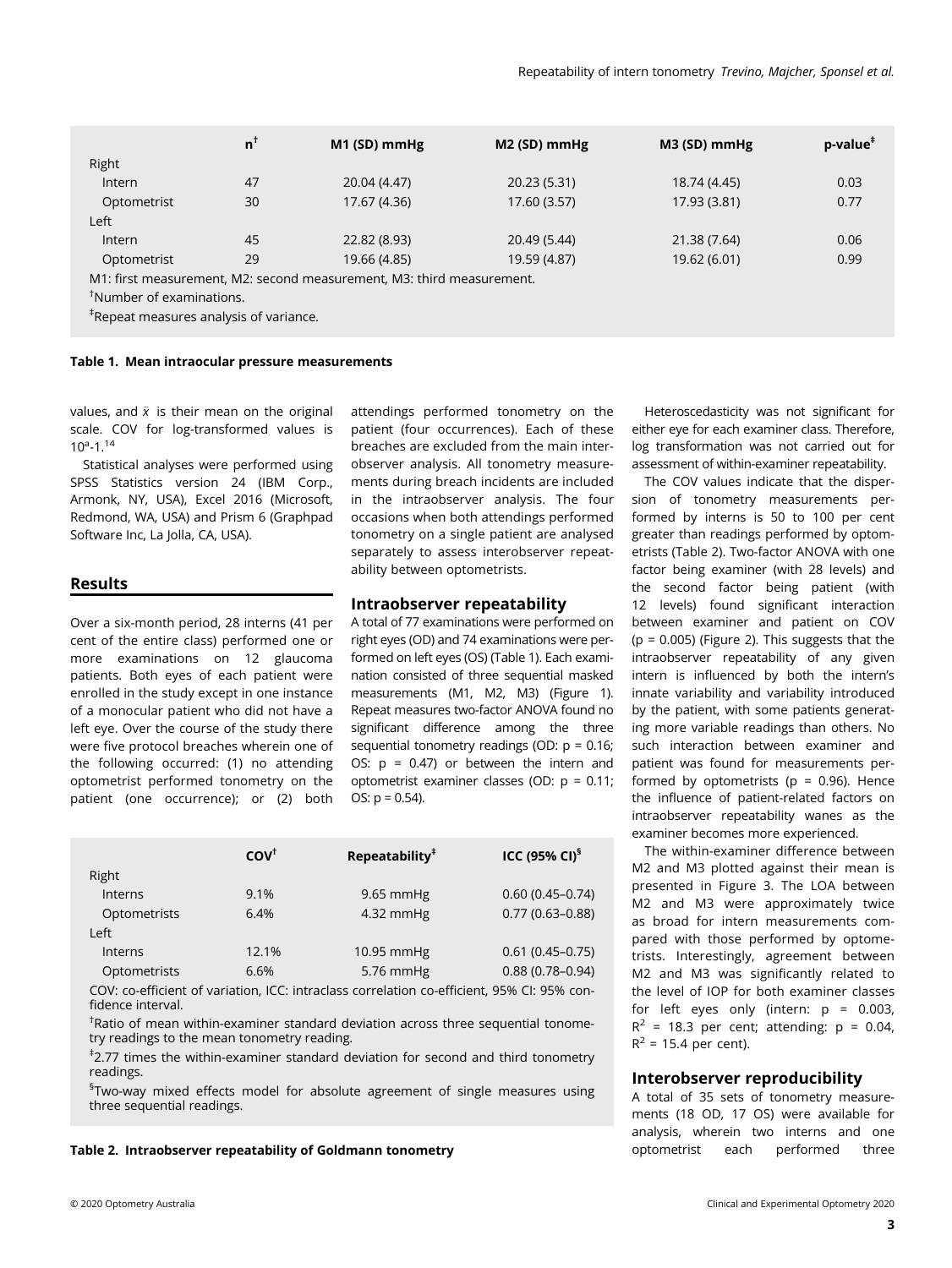

Figure 1. Box plots of Goldmann tonometry measurements performed by interns. The box represents the median and interquartile range for each of the three sequential tonometry measurements performed on each eye. The whiskers represent the fifth and 95th percentiles with outliers individually plotted. M1: first measurement, M2: second measurement, M3: third measurement, OD: right eye, OS: left eye, IOP: intraocular pressure.

sequential tonometry measurements. There was a downward trend in mean IOP across examiners which achieved statistical significance for right eyes only (OD:  $p = 0.004$ , OS: p = 0.12; Table S1; Figure S1).

All interobserver reproducibility analyses were carried out on log-transformed values because of significant heteroscedasticity between the first and second interns (INT1-INT2) and between the first intern and the attending optometrist (INT1-AOD) for both right and left eyes. The correlation between the second intern and the optometrist (INT2-AOD) approached significance for the right eye ( $p = 0.06$ ) and was not significant for the left eye ( $p = 0.23$ ).

The difference between paired tonometry readings for INT1 and INT2 are plotted against their mean in Figure 4A and D. The slope of the regression line of these data points was not significantly different from zero, indicating that mean bias between interns was constant across the range of IOPs encountered in this study. The slope of the LOA indicates that the range within which 95 per cent of paired readings are expected to differ is equivalent to approximately 80 per cent of the mean IOP right eye and 100 per cent of the mean IOP left eye (Table 3).

Intern-optometrist bias was substantially greater for INT1 than INT2 for both left and right eyes (Table 3, Figure S2). This is attributable to a tonography effect, which generated a downward trend in mean IOP across



Figure 2. Scatter plot of Goldmann tonometry co-efficient of variation (COV) by intern and patient. Interns and patients are sorted by mean COV. Each datapoint represents the COV for three sequential tonometry measurements performed by an intern on a patient. The data set is divided into tertiles. Note that variance is not evenly distributed across study participants (interns and patients). Rather, there are those participants that tend to generate high variance (third COV tertile) while others are associated with low variance (first COV tertile). There is significant interaction (p = 0.005) between intern and patient indicating that both intern- and patientspecific factors govern tonometry repeatability. For example, patient 6 generates less variance when tonometry is performed by a low variance intern, but more variance when examined by a high variance intern. Similarly, intern 2 generates less variance when examining low variance patients than when examining high variance patients.

examiners (Figure S1). No trend favouring INT1 or INT2 was found in other measures of repeatability, such as ICC and COV. The difference in paired tonometry readings between each intern and the optometrist are plotted against their mean in Figure 4B– F. The slope of the regression line of these data points was not significantly different from zero for the right eye but was for the left eye, indicating that for left eyes only, mean bias between the intern and the optometrist was not constant across the

range of IOPs encountered in this study. For both interns, the measurements of the interns tended to be less than that of the optometrists' measurements at low IOPs and greater than that of the optometrists at high IOPs for left eyes only.

Between-observer repeatability of the optometrists was analysed using the four instances where a protocol breach resulted in the two optometrists performing tonometry on the same patient. These data provide a context for intern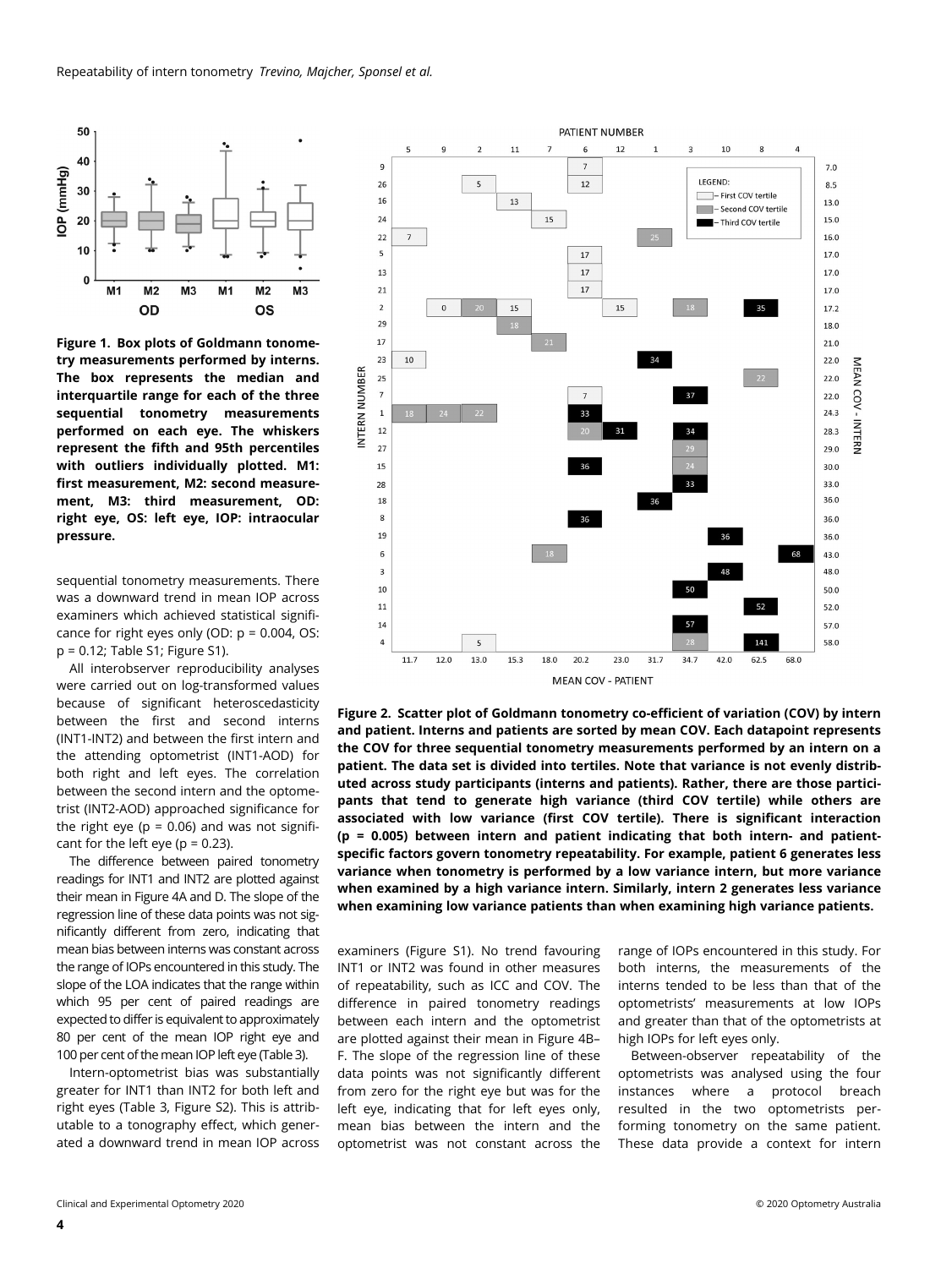



## performance. The data were not significantly heteroscedastic, therefore log transformation was not performed. Repeatability statistics are reported in Table S2 and the Bland–Altman plots are presented in Figure S3. The slope of the regression line of these data points was not significantly different from zero.

## Discussion

This study documents that masked tonometry performed by fourth professional-year optometry interns on glaucoma patients was approximately twice as variable as measurements performed by experienced optometrists. Because tonometer masking may have a detrimental effect on repeatability, $5,20$  it would be appropriate to interpret the repeatability values reported herein as 'worst case' values.

#### Intraobserver repeatability

Prior studies reporting the intraobserver repeatability co-efficient for masked Goldmann tonometry performed by experienced clinicians have reported values ranging between 2.2 and 2.9 mmHg. $4,5,13$  This is



Figure 4. Bland–Altman plots of interobserver Goldmann tonometry measurements. A: Right eye measurements performed by intern 1 and intern 2. B: Right eye measurements performed by intern 1 and optometrist. C: Right eye measurements performed by intern 2 and optometrist. D: Left eye measurements performed by intern 1 and intern 2. E: Left eye measurements performed by intern 1 and optometrist. F: Left eye measurements performed by intern 2 and optometrist. The solid lines in E and F are where linear regression of the data points yield a line in which the slope is significantly different from zero. INT1: first intern, INT2: second intern, AOD: attending optometrist.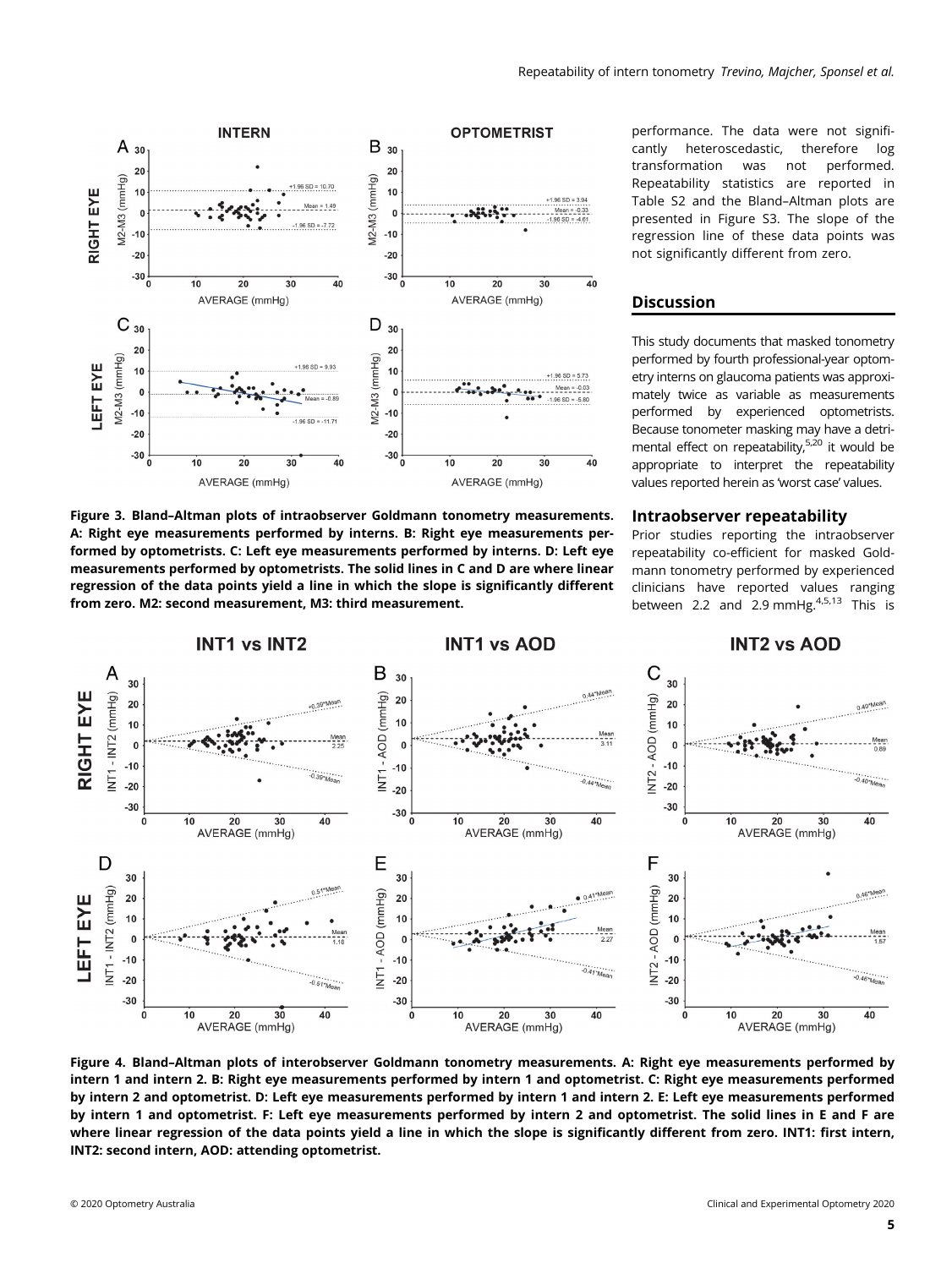substantially more repeatable than interns or optometrists in this study. While lack of experience may account for the higher variability of interns, the research protocol may have affected the performance of optometrists. They were the last of three examiners to perform tonometry on each patient, and the quality of the tear film, integrity of the corneal epithelium and patient co-operation may all have been suboptimal at that point.

Prior studies reporting the intraobserver COV for masked Goldmann tonometry performed by experienced clinicians have reported values ranging between 3.1 and 9.7 per cent.10–<sup>12</sup> These values compare favourably to the results for both interns (9.1–12.1 per cent) and optometrists (6.4–6.6 per cent) in the current study. Finally, studies reporting intraobserver ICC values for masked Goldmann tonometry performed by experienced clinicians have reported values ranging between 0.79 and 0.99.11,12 Intern performance fell well below this range (0.60–0.61) while it was consistent with that of the optometrists (0.77–0.88).

While numerous studies have investigated the repeatability of Goldmann tonometry, this is the first to involve optometry interns. One published study has evaluated the repeatability of masked Goldmann tonometry performed by a single medical student.<sup>8</sup> The repeatability co-efficient for their student (2.2 mmHg) is on the low end of published values and is superior to the performance of the interns in the present study (9.7– 11.0 mmHg). This difference is possibly related to differences in randomisation of the dial starting position. Tonnu et al. $8$  set the dial to a random starting position between five and 10 mmHg, while the

present study set the dial to a random starting position between five and 40 mmHg.

There was a surprising difference in intraobserver repeatability on right and left eyes. There was a trend of lower repeatability for left eye compared to right eye measurements for both examiner classes. For example, intern COV was 9.1 per cent OD and 12.1 per cent OS (Table 2). A similar but smaller interocular difference was recorded by optometrists. Because a RLRLRL measurement pattern was followed, it seems unlikely that the sequence of measurements introduced any systematic bias. This difference may be attributable to hand and/or eye dominance of the examiner. For example, there may be greater precision when the adjustment is made with the dominant rather than the nondominant hand. The authors are not aware of any prior published reports describing interocular differences of Goldmann tonometry repeatability.21

The current study found that Goldmann tonometry performed by interns is influenced both by intrinsic and extrinsic factors, indicating that intern performance may vary from patient to patient. The authors believe this finding has important clinical and educational implications, as discussed below.

#### Interobserver reproducibility

The tonography effect resulted in a downward trend in mean IOP across examiners, and hence greater mean intern-optometrist bias for INT1 compared with INT2. Other measures of reproducibility (95% LOA, ICC COV) did not favour one intern over the other (Table 3). Hence, intern reproducibility can be analysed independent of intern sequence.

Prior studies have reported the mean interobserver difference of masked Goldmann tonometry performed by experienced clinicians to range between 0.5 to 0.8 mmHg with a 95% CI of  $\pm$ 3.0–4.0 mmHg.<sup>5,12,13</sup> The current study found that interobserver differences involving interns were significantly related to IOP level, whereas differences between the optometrists were not significantly heteroscedastic. Significant heteroscedasticity of interobserver masked Goldmann tonometry has not been previously reported and may represent a feature of novice performance.

There was a pattern of interns underestimating the measurements of optometrists at low pressures and over-estimating them at high pressures, but only for measurements performed on left eyes. An opposite pattern of bias was reported Tonnu et al.<sup>8</sup> wherein tonometry was first performed by a medical student and then by an experienced clinician. Only one eye of each patient was examined by Tonnu et al.<sup>8</sup> so it is not possible to determine if this effect was influenced by laterality in their study. The intraobserver findings reported herein revealed lower repeatability of measurements performed on left eyes, so the observed proportionality bias may reflect a pattern of lower precision of measurements performed on left eyes.

#### Educational considerations

The present study found that two sequential Goldmann tonometry measurements by the same intern on the same eye of a given patient will vary by up to 10 mmHg. When an intern and optometrist both perform tonometry on the same patient, the reading of the intern will fall within 4 mmHg of that of the

|           | $n^{\dagger}$ | Mean bias (mmHg) | 95% LOA (mmHg)            | $ICC$ (95% $Cl$ ) <sup>‡</sup> | COV |
|-----------|---------------|------------------|---------------------------|--------------------------------|-----|
| Right     |               |                  |                           |                                |     |
| INT1-INT2 | 54            | 2.25             | $\pm$ 0.39.Z              | $0.57(0.30-0.74)$              | 48% |
| INT1-AOD  | 54            | 3.11             | $+ 0.44.7$                | $0.45(0.12-0.67)$              | 57% |
| INT2-AOD  | 54            | 0.89             | $+ 0.40 - Z$              | $0.64(0.45-0.77)$              | 49% |
| Left      |               |                  |                           |                                |     |
| INT1-INT2 | 51            | 1.18             | $\pm$ 0.51.Z              | $0.58(0.37-0.74)$              | 67% |
| INT1-AOD  | 51            | 2.75             | $\pm$ 0.41.Z              | $0.62(0.36 - 0.78)$            | 52% |
| INT2-AOD  | 51            | 1.57             | $\pm 0.46$ $\overline{z}$ | $0.58(0.37-0.74)$              | 59% |

AOD: attending optometrist, CI: confidence interval for ICC, COV: co-efficient of variation, ICC: intraclass correlation co-efficient, INT1: first intern, INT2: second intern, LOA: limits of agreement, Z: mean intraocular pressure.

† Number of paired comparisons.

‡ Two-way mixed effects model for absolute agreement of single measures.

#### Table 3. Interobserver repeatability of Goldmann tonometry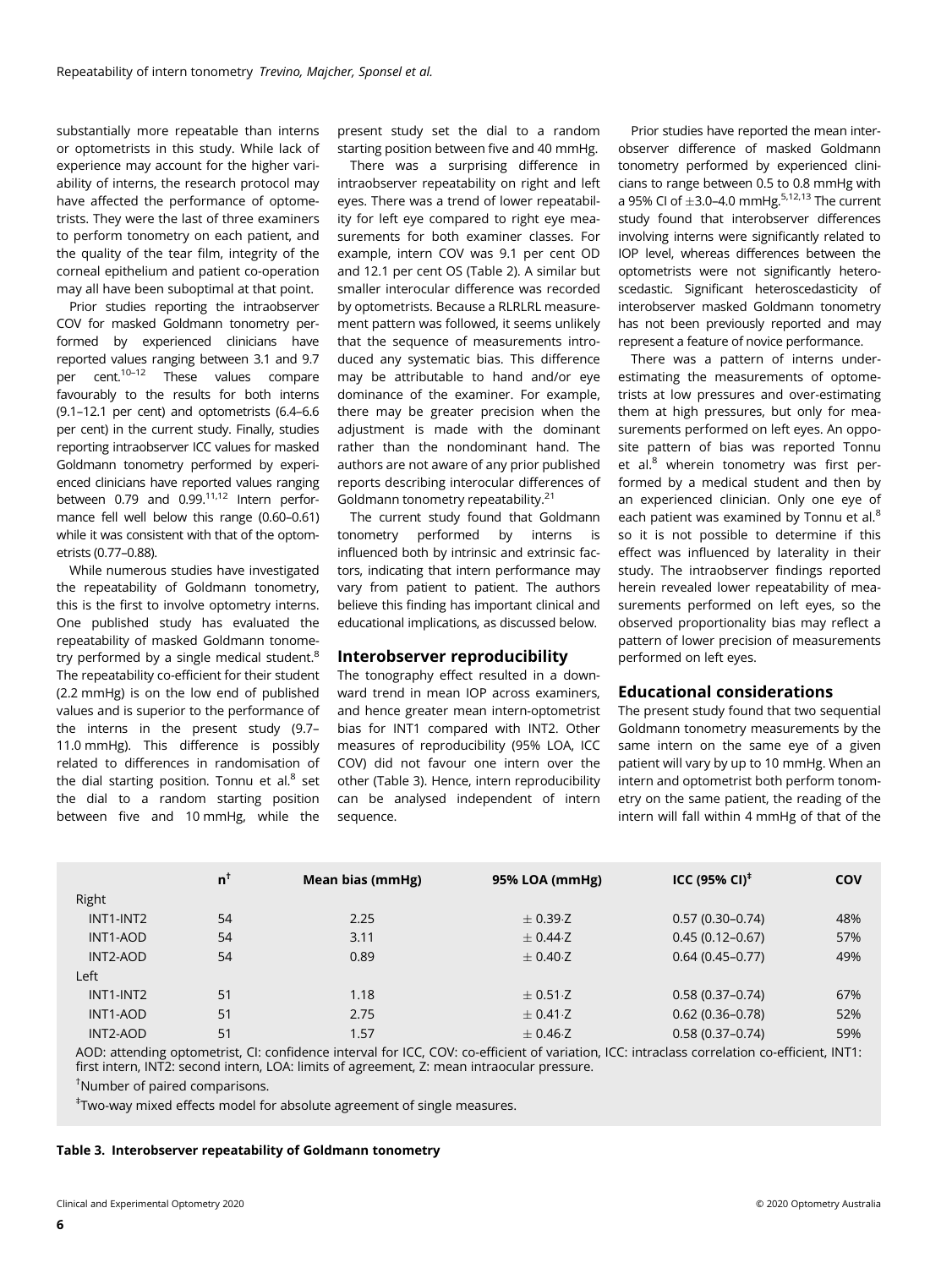optometrist when mean IOP is 10 mmHg and be within 8 mmHg when mean IOP is 20 mmHg. These findings have potentially important patient care ramifications.

Preceptor verification of tonometry measurements on patients with elevated IOP is warranted, while pressure measurements within the normal range are more trustworthy. When learning to perform the procedure, trainees need exposure to glaucoma patients with abnormal IOPs to facilitate the transfer of technical skills to a clinical setting.<sup>22</sup> While intern exposure to patients with abnormal IOP requires greater oversight, it provides interns with experience necessary to master this important skill.

A right/left laterality difference in measurement repeatability was found for both interns and experienced practitioners, suggesting a poorer prognosis for remediation of this phenomena through educational interventions.

Examiner- and patient-specific factors independently contributed to measurement repeatability for interns, but not for optometrists. This suggests that with experience clinicians learn how to cope with patient factors that adversely impact repeatability. The authors are unaware of any prior research that has attempted to identify such factors. The present study found that interns perform more poorly on patients with abnormally elevated IOP. Prior research has identified many factors that influence Goldmann tonometry precision,<sup>16</sup> including some that may pose a greater challenge to the novice, such as minimising patient anxiety. Educational interventions would benefit from the identification of those factors that pose the greatest challenge to trainees.

The present study has limitations that may influence interpretation of its findings. First, there was a large turnover of both interns and patients over the course of the study with some interns performing more measurements than others and some patients participating more than others. This makes interpretation of intern-patient interactions difficult. Second, many tonometry measurements were performed on each eye within a relatively short period of time. This introduced a tonography effect and may have adversely impacted the reliability of later measurements. Third, the large range for tonometer dial randomisation may have adversely impacted repeatability by prolonging each tonometry measurement.

The present study also has important strengths that should be taken into consideration. A relatively large number of measurements were collected over a wide range of pressures on patients with established glaucoma, enhancing the ability to evaluate intern performance on such patients. In addition, the study enabled the evaluation of the relative performance of interns and clinicians under identical experimental conditions thereby revealing the influence of experience.

In summary, intraobserver and interobserver repeatability of masked Goldmann tonometry performed by interns was approximately twice as variable as experienced optometrists. For both examiner classes, the repeatability of measurements performed on right eyes was greater than measurements performed on left eyes. Intern measurements became more variable at higher pressure levels. In addition, intraobserver repeatability was influenced both by intern and patient-related factors. Studies with larger numbers of interns and patients are needed to confirm our findings and to identify those factors that adversely influence repeatability. Training strategies could then be developed addressing those factors.

#### ACKNOWLEDGEMENTS

This research was presented, in part, at the annual meeting of the American Academy of Optometry, October 2018. This research received no specific grant from any funding agency in the public, commercial, or not-forprofit sectors.

#### **REFERENCES**

- 1. Okafor KC, Brandt JD. Measuring intraocular pressure. Curr Opin Ophthalmol 2015; 26: 103–109.
- Cioffi GA, Durcan Fl, Girkin CA et al. Glaucoma. In: Skuta GL, Cantor LB, Weiss JS, eds. 2018-2019 Basic and Clinical Science Course, Vol. 10. San Francisco, CA: American Academy of Ophthalmology, 2017.
- 3. National Board of Examiners in Optometry. Clinical Skills Exam: Candidate Guide 2018–2019. 2018.
- 4. Dielemans I, Vingerling JR, Hofman A et al. Reliability of intraocular pressure measurement with the Goldmann applanation tonometer in epidemiological studies. Graefes Arch Clin Exp Ophthalmol 1994; 232: 141–144.
- 5. Kotecha A, White E, Schlottmann PG et al. Intraocular pressure measurement precision with the Goldmann applanation, dynamic contour, and ocular response analyser tonometers. Ophthalmology 2010; 117: 730–737.
- 6. Weinreb RN, Brandt JD, Garway-Heath DF. Measurement of intraocular pressure. In: Weinreb RN, Brandt JD, Garway-Heath DF et al., eds. Intraocular Pressure: Consensus Series, Vol. 4. Ft. Lauderdale, FL: Kugler Publications, 2007. pp. 17–58.
- 7. Thorburn W. The accuracy of clinical applanation tonometry. Acta Ophthalmol 1978; 56: 1–5.
- 8. Tonnu P-AA, Ho T, Sharma K et al. A comparison of four methods of tonometry: method agreement and interobserver variability. Br J Ophthalmol 2005; 89: 847–850.
- 9. Schweier C, Hanson JVM, Funk J et al. Repeatability of intraocular pressure measurements with Icare PRO rebound, Tono-Pen AVIA, and Goldmann tonometers in sitting and reclining positions. BMC Ophthalmol 2013; 13: 44.
- 10. Salim S, Du H, Wan J. Comparison of intraocular pressure measurements and assessment of intraobserver and interobserver reproducibility with the portable icare rebound tonometer and goldmann applanation tonometer in glaucoma patients. J Glaucoma 2013; 22: 325–329.
- 11. Salvetat ML, Zeppieri M, Tosoni C et al. Repeatability and accuracy of applanation resonance tonometry in healthy subjects and patients with glaucoma. Acta Ophthalmol 2014; 92: 66–73.
- 12. Wang AS, Alencar LM, Weinreb RN et al. Repeatability and reproducibility of Goldmann applanation, dynamic contour, and ocular response analyzer tonometry. J Glaucoma 2013; 22: 127–132.
- 13. Cheng J, Salam T, Russell PI et al. Dynamic contour tonometer and goldmann applanation tonometer performance in a developing world setting: intraocular pressure measurement acquisition and precision. J Glaucoma 2013; 22: 736–739.
- 14. Bland JM, Altman DG. Measurement error proportional to the mean. BMJ 1996; 313: 106.
- 15. FIL. Design and Analysis of Clinical Experiments. Hoboken, NJ: John Wiley & Sons, 1986.
- 16. Whitacre MM, Stein R. Sources of error with use of Goldmann-type tonometers. Surv Ophthalmol 1993; 38: 1–30.
- 17. Pandav SS, Sharma A, Gupta A et al. Reliability of Pro-Ton and Goldmann applanation tonometers in normal and postkeratoplasty eyes. Ophthalmology 2002; 109: 979–984.
- 18. Vernon SA. Reproducibility with the keeler pulsair 2000 non-contact tonometer. Br J Ophthalmol 1995; 79: 554–557.
- Euser AM, Dekker FW, le Cessie S. A practical approach to Bland-Altman plots and variation coefficients for log transformed variables. J Clin Epidemiol 2008; 61: 978–982.
- 20. Kotecha A, White ET, Shewry JM et al. The relative effects of corneal thickness and age on Goldmann applanation tonometry and dynamic contour tonometry. Br J Ophthalmol 2005; 89: 1572–1575.
- 21. Buchan IC, Macleod D, Hickman W et al. Systematic bias in real-world tonometry readings based on laterality? Eye (Lond) 2019; 34: 360–365.
- Wong YL. Utilizing the principles of Gagne's nine events of instruction in the teaching of Goldmann Applanation Tonometry. Adv Med Educ Pract 2018; 9: 45–51.

## Supporting information

Additional supporting information may be found in the online version of this article at the publisher's website:

Table S1. Mean (SD) intraocular pressure by examiner.

Table S2. Interobserver repeatability of Goldmann tonometry performed by optometrists.

Figure S1. Mean intraocular pressure recorded by each of three sequential